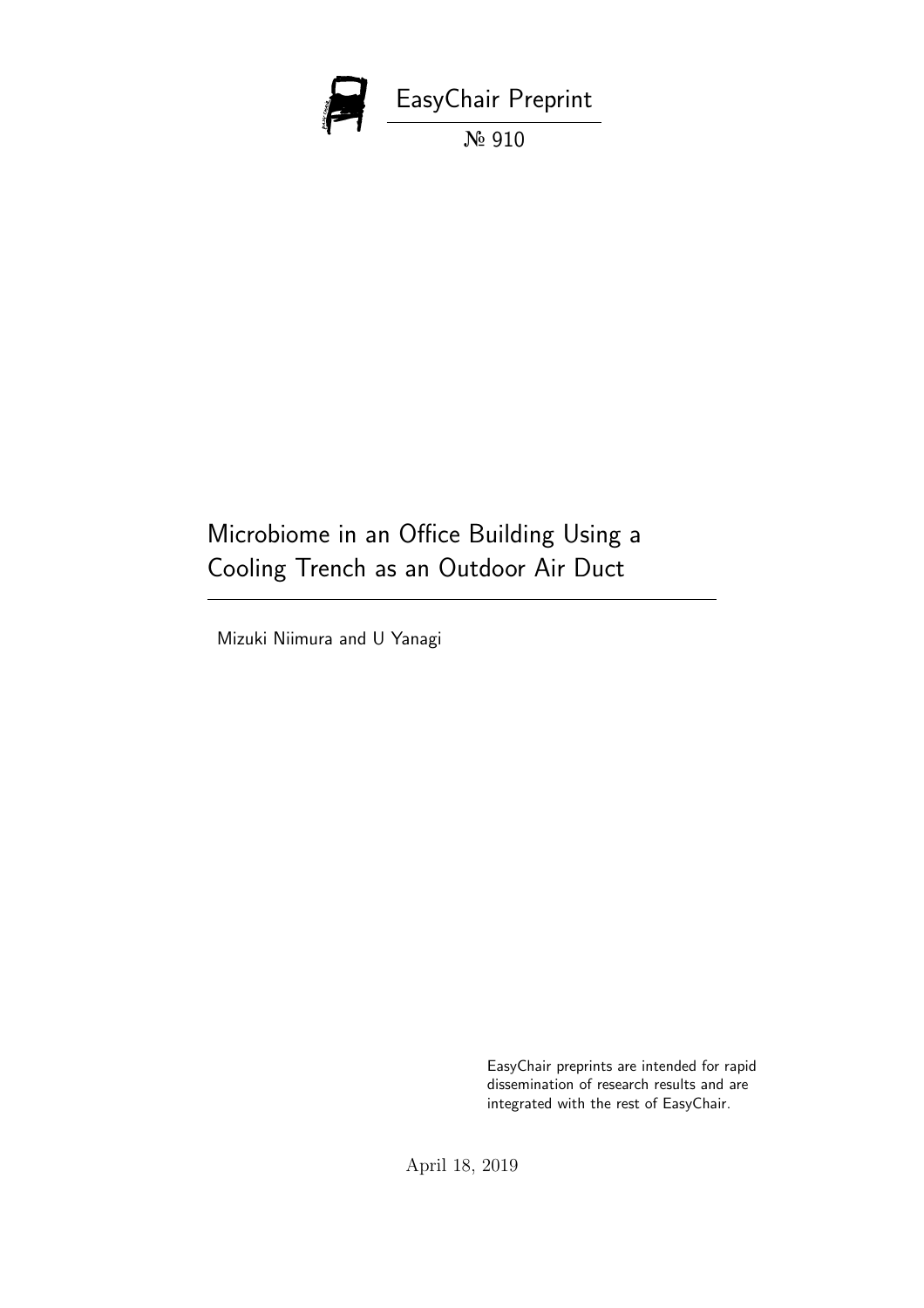## Microbiome in an Office Building Using a Cooling Trench as an Outdoor Air Duct

*Mizuki* Niimura<sup>1,\*</sup> and *U* Yanagi<sup>1</sup>

<sup>1</sup>Kogakuin University

Abstract. Subterranean temperature at a depth of 10 m is almost equal to the average outdoor air temperature of the same area. Therefore, if a building cooling trench is used as an outdoor air duct, outdoor air can be cooled in summer and warmed in winter. This energy-saving technique is often used in Japan. However, since the relative humidity in a cooling trench is high, microbe numbers tend to increase in summer. The present study sought to characterize the microbiome status in the cooling trench of such an office building in Japan. Specifically, we performed a metagenomic analysis in which we analyzed DNA directly upon collection from the environment, without intervening cultivation. The results showed the presence of bacteria of the genera Pseudomonas, Lactobacillus, Nesterenkonia, Staphylococcus, Deinococcus, Acinetobacter, Enhydorobacter, and Corynebacterium. Bacteria of the genera Nesterenkonia, Deinococcus, Enhydorobacter, and Corynebacterium predominated on the surface of the trench. Notably, bacteria of the genus Nesterenkonia constituted >50% of the organisms on the surface of the downstream end of the cooling trench. Principal coordinate analysis was used to compare bacterial inhabitants of outdoor air, indoor air from 2nd- and 3rdfloor offices, and the region downstream of the cooling trench. The results suggested that the microbiome of air in this cooling trench influenced indoor air within the building.

## 1 Introduction

The subterranean temperature at a depth of 10 m is almost equal to the annual average outdoor air temperature of the area. The utilization of geothermal temperature control has been proposed for several applications, including use with heat pumps, heat conduction, circulation of air, and heat piping<sup>1</sup>. The cooling trench contained in the structure of an air circulation system allows air to pass into spaces made in underground concrete structures, providing heat exchange and an outdoor load.

Although subterranean heat originally was used in Japan as a source of heating for combatting snow accumulation in areas of heavy snowfall, the spread of ZEB (Net Zero Energy Buildings) in recent years has led to the use of subterranean heat as a mechanism for reducing air-conditioning cooling loads. If a building cooling trench uses as an outdoor air duct, outdoor air can be cooled in summer and warmed in winter. This energysaving technique now often is used in Japan.

However, high humidity is a problem in Japan. In summer, the outdoor air temperature can exceed the dew point temperature of a cooling trench surface, resulting in dew condensation on the surface of such a trench, leading in turn to a humid internal environment, suitable for the microbes.

The present study sought to better understand the microbiome status in the environment of a building using a cooling trench. In this study, both traditional cultivation

methods and metagenomic analysis (directly analyzing DNA collected from the environment, without cultivation) were performed.

## 2 Method

### 2.1 Measurement site

The investigation site was an office building with an S-structure, including one underground floor and three stories above ground, the structure had a total floor area of 1,384 m<sup>2</sup>. This building employed subterranean heating technology, slab thermal storage, and a radiation airconditioning system.

#### 2.2 Measurement

Measurements were carried out for the period of 9:30 to 10:30 AM on August 3, 2017 after completion half a year. The measured parameters were as follows: air temperature, relative humidity, carbon dioxide concentration, airborne particles, airborne microbes, and adherent microbes. Six measurement sites were selected: outdoor, upstream of the cooling trench, center of the cooling trench, downstream of the cooling trench, indoors in a second-floor office, and indoors in a third-floor office. The following methods were used to measure the various parameters.

(1) Temperature, relative humidity,  $CO<sub>2</sub>$  concentrations

Air temperature, relative humidity, and  $CO<sub>2</sub>$ concentrations were recorded once per minute during the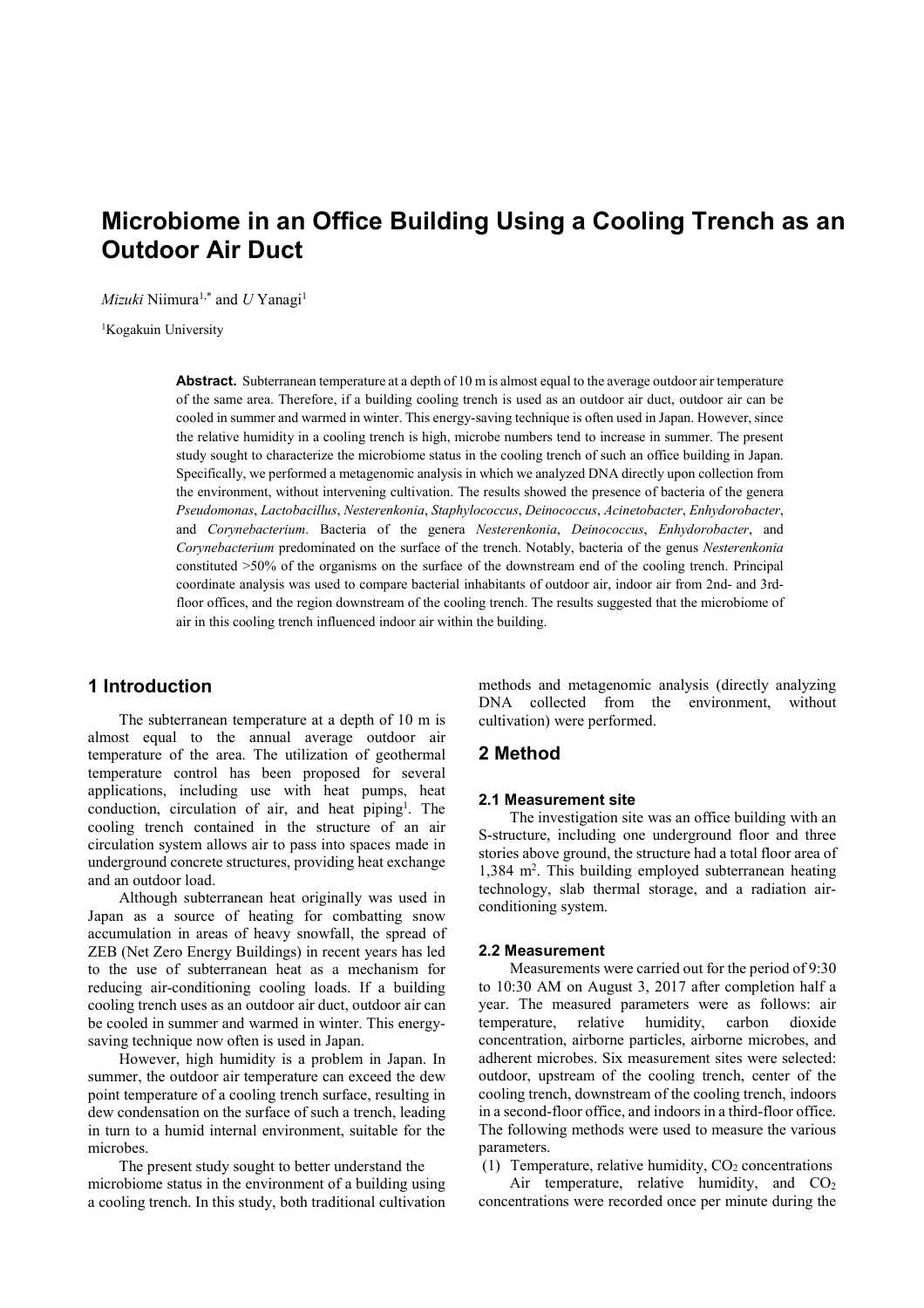measurement period, using a data logger (TR-76Ui, T&D Co.).

(2) Airborne particles

The concentrations of suspended particles were measured using a P611 optical particle counter (Airy Technology Co., Ltd.). The P611 simultaneously detects particles in six size ranges: 0.3-0.5 μm, 0.5-0.7 μm, 0.7- 1.0 μm, 1.0-2.0 μm, 2.0-5.0 μm, and >5.0 μm. The maximum measured particle density is 14,000 particles/L, the sample flow rate is 2.83 L/min, and a long-life laser diode is used as the light source. The measurement interval was set to 1 min.

#### (3) Microbes

Airborne live fungi and bacteria were sampled by a one-stage impactor (type MBS-1000). The sampling volume was 250 L. SCD culture media were used in this study. Culture conditions for SCD culture media were 32 <sup>o</sup>C for two days, respectively. Separately, airborne microbes ware obtained using an air pump (Air Check XR5000, SKC, Inc., and filter (PTFE 0.3μm Filter, SKC, Inc.). The sampling volume was 180 L (3 L/min  $\times$  60 min).

Surface microbes also were collected. Extraction by swab was performed using a swab kit (Bode Secur Swab, Bode Cellmark). Adherent microbes were collected by swabbing of the surface of the cooling trench as well as surfaces in a second-floor office and a third-floor office.

For details of DNA extraction, amplification and sequencing by next generation sequencer, please refer to the previous report .

## 3. Results and discussion

3.1 Temperature, relative humidity, and CO2 concentration



Fig. 1. The results for temperature and relative humidity



Fig. 2. The results for CO<sub>2</sub> concentration

Fig. 1 and Fig. 2 show the results of the temperature, relative humidity, and  $CO<sub>2</sub>$  concentration measurements. Indoor air temperature in the second-floor and third-floor offices was 26.0-27.0 °C, and  $CO_2$  concentration was 600-700 ppm. These results satisfied the Japanese 'Law for Environmental Health in Buildings'.

#### 3.2 Live bacteria concentration

Fig. 3 show the results for densities of live airborne bacteria in the outdoors, the upstream/center/downstream of the cooling trench, the second-floor office, and the third-floor office. The level of airborne bacterial was highest inside the cooling trench, where bacteria achieved a concentration of 2500 cfu/m<sup>3</sup>. These data indicated that bacteria accumulate and/or replicate within the cooling trench. Notably, despite the high bacterial levels in the cooling trench, the airborne bacterial concentrations at the indoor sampling sites remained below the AIJ cut-off of 500 cfu/m<sup>3</sup> (Standard for Design and Maintenance on Indoor Air Pollution by Microbe, 2013).



#### $^{100}$   $_{\odot}$  3.3 16S rRNA analysis  $80 \tbinom{8}{1}$

#### 3.3.1 Generic characteristics of detected bacteria 60

 $\frac{1}{20}$  Table 1 shows the numbers of detected bacteria (classified by phylum, class, order, family, and genus)  $\frac{3}{20}$  and  $\frac{3}{20}$  with relative abundances exceeding 1%. Compared to the <sup>0</sup> airborne bacteria, more kinds of adherent bacteria were detected.

| $\Omega$                                                                                                                                                                                                                                                                                                                                 |                                    |             |                     |           |                          |          |
|------------------------------------------------------------------------------------------------------------------------------------------------------------------------------------------------------------------------------------------------------------------------------------------------------------------------------------------|------------------------------------|-------------|---------------------|-----------|--------------------------|----------|
|                                                                                                                                                                                                                                                                                                                                          |                                    |             |                     |           |                          |          |
| Outdoor<br>Trench                                                                                                                                                                                                                                                                                                                        | apstream<br>Trench<br>center       |             | Trench<br>downstrem | 2F,indoor | 3F,indoor                |          |
|                                                                                                                                                                                                                                                                                                                                          | Fig. 3. Airborne bacterial density |             |                     |           |                          |          |
| <b>16S rRNA analysis</b>                                                                                                                                                                                                                                                                                                                 |                                    |             |                     |           |                          |          |
| 1 Generic characteristics of detected bacteria<br>Table 1 shows the numbers of detected bacteria<br>sified by phylum, class, order, family, and genus)<br>relative abundances exceeding 1%. Compared to the<br>orne bacteria, more kinds of adherent bacteria were<br>cted.<br>e 1. Number of detected bacteria by phylum, class, order, |                                    |             |                     |           |                          |          |
| ly, and genus                                                                                                                                                                                                                                                                                                                            |                                    |             | Class               |           |                          |          |
| Measuring place<br>trench, upstream                                                                                                                                                                                                                                                                                                      |                                    | Phylum<br>7 | 10                  | 16        | Order Family Genus<br>15 | 17       |
|                                                                                                                                                                                                                                                                                                                                          | trench, downstream                 | 6           | 8                   | 15        | 20                       | 24       |
|                                                                                                                                                                                                                                                                                                                                          |                                    |             |                     |           |                          |          |
| Air<br>second floor                                                                                                                                                                                                                                                                                                                      |                                    | 5           | 8                   | 12        | 14                       | 15       |
| third floor                                                                                                                                                                                                                                                                                                                              |                                    | 8           | 12                  | 18        | 23                       | 23       |
| trench, upstream                                                                                                                                                                                                                                                                                                                         |                                    | 7           | 13                  | 18        | 26                       | 30       |
|                                                                                                                                                                                                                                                                                                                                          | trench, downstream                 | 5           | 8                   | 10        | 17                       | 19       |
| Surface<br>second floor<br>third floor                                                                                                                                                                                                                                                                                                   |                                    | 6           | 14                  | 23        | 36                       | 43<br>44 |

famil

#### 3.3.2 Relative abundance of bacterial genera

 Fig. 4 through Fig. 6 show relative abundances of bacterial genera for all samples, quartile diagrams of the Time Trench,upstream — Trench,downstream — 2F,indoor — 3F,indoor top ten genera, and genus reads of each sample, respectively. Both Fig. 5 and Fig. 7 indicated that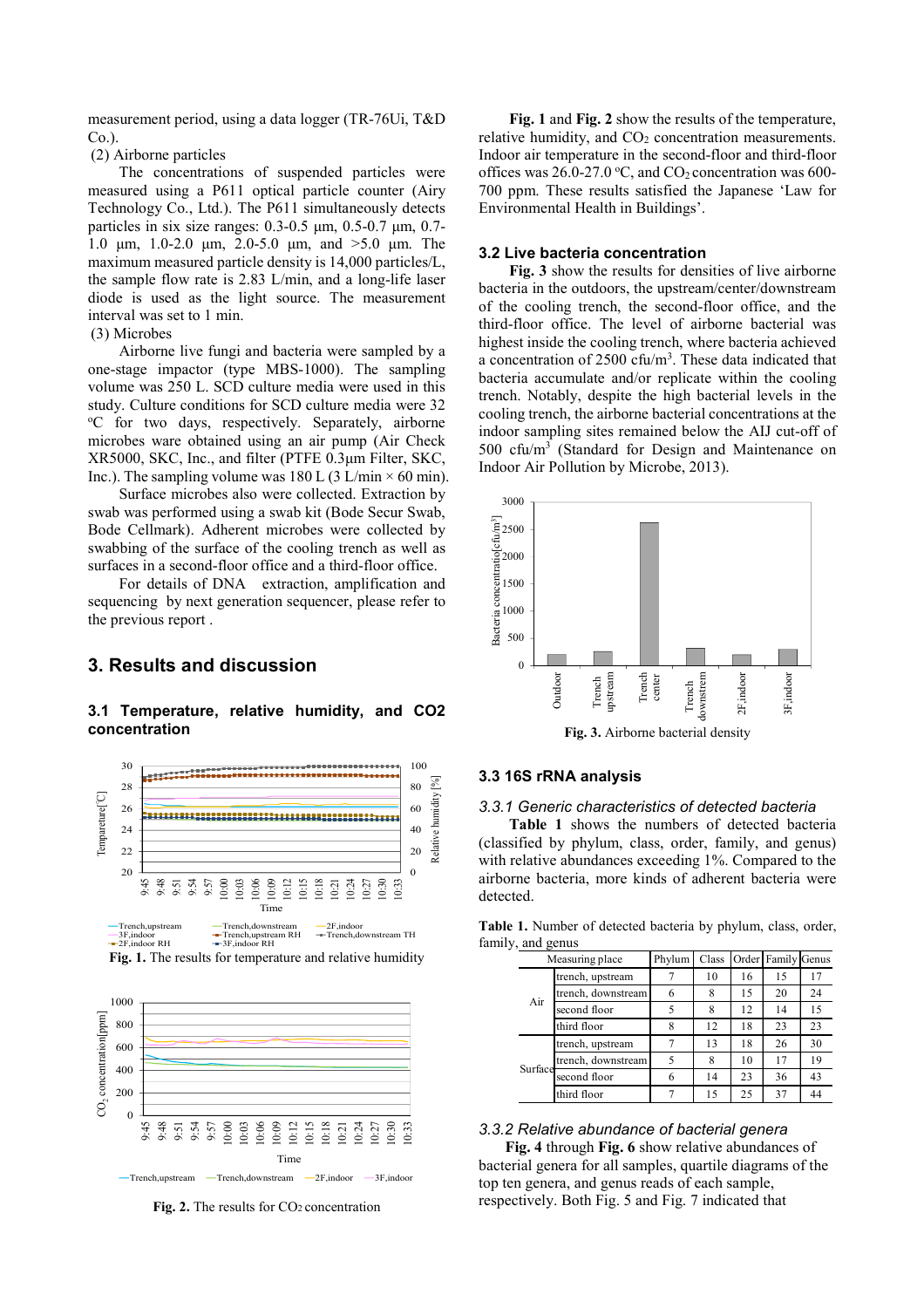bacteria of the genera Pseudomonas, Lactobacillus, Nesterenkonia, Staphylococcus, Deinococcus, Acinetobacter, Enhydorobacter, and Corynebacterium had not only high relative abundances, but also more reads. Notably, bacteria of the genera Pseudomonas and Lactobacillus were detected in high numbers from all sampling sites. Additionally, Nesterenkonia bacteria were detected at abundances of >50% on the surface of the cooling trench.

3.3.2 Relative abundance of bacterial generaIn the quartile diagram of detected bacteria, few of the top 10 genera in the total bacteria (airbone  $+$  adherent) were classified as outliers. When the airborne and adherent bacteria were analyzed using separate quartile diagrams, few of the top 10 genera of adherent bacteria ranked as outliers, in contrast to the case with the airborne bacteria (excepting the staphylococci).



Fig. 4. Relative abundances of bacterial genera for all samples

#### 3.3.3 Characteristics of detected bacteria

Fig. 8 and Fig. 9 show source of detected bacteria and the ratio of gram-negative and -positive organisms among the detected bacteria, respectively. Regarding the apparent sources of the detected bacteria, some 40% to 50% of the airborne bacteria were species considered to be human- or animal-associated, and another 20% to 40% were species considered to be of general environmental origin. On the other hand, the characteristics of the adherent bacteria differed depending on the sampling site. In past studies, bacteria associated with salty soil have been detected only rarely in office spaces. However, in the present study, salt soil bacteria constituted approximately 50% of the bacteria detected on the surface of the downstream end of the cooling trench. This observation is thought to reflect the origin of the concrete material used in constructing the trench. Apple Concor Course, Defined Contribution of the color spectral contribution of the particle of the particle of the general Psectric Concerns and the ratio of gram-negative and positive organisation defected by experiment suction of the general *Paculamonas, Lactabacillos*.<br> *convolution case, Demonstrates (Stephen Convolution Comprehensives, the convolution of the same*  $\frac{1}{2}$  *convolution of the same of the same in the same of the same* 

Regarding the ratio of gram-negative and -positive microbes among the detected bacteria, gram-negative  $\frac{1}{100}$   $\frac{1}{100}$   $\frac{1}{100}$   $\frac{1}{100}$  organisms were more abundant in all samples, with the  $e^{i\omega t}$  **and**  $e^{i\omega t}$  **are all the air samples from the third-floor office.** Notably, gram-negative organisms constituted 50% or 20%  $\frac{1}{2}$  more of the bacteria detected in the second floor office and

> Members of the genus Nesterenkonia the largest proportion of those recovered from the surface of the downstream end of the trench; members of this genus also were recovered from the upstream end of the trench. Nesterenkonia are actinomycetes and hence are grampositive bacteria.



Fig. 7. Source of detected bacteria



Fig. 5. Quartile diagrams of detected bacteria: all (left), airborne (canter), adherent (right)